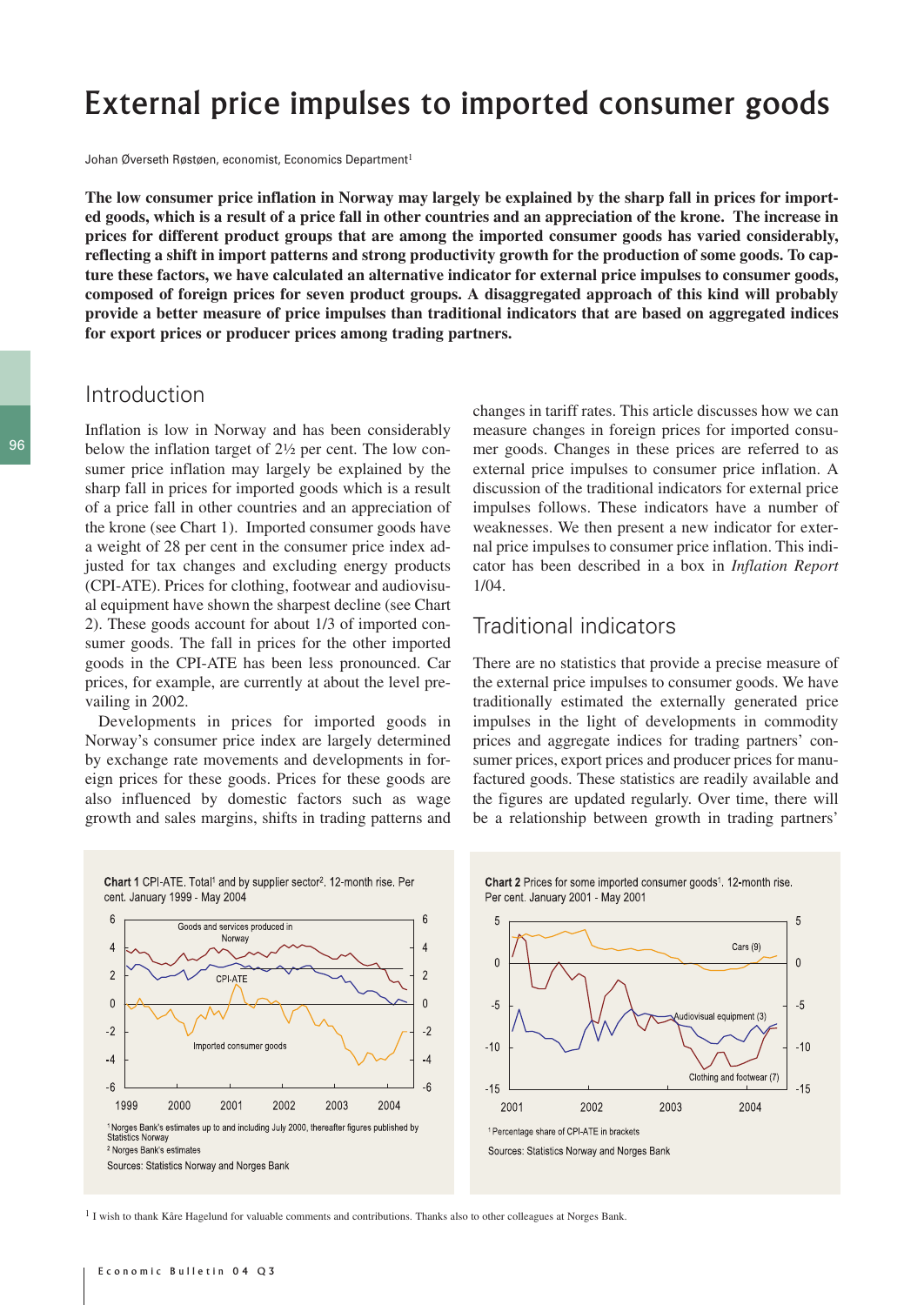unit labour costs in manufacturing and their export prices. Unit labour costs may thus also be an indicator of the external price impulses to Norwegian consumer prices. These figures are updated less frequently, however, and it is extremely difficult to ensure that the figures from different countries are comparable.

Aggregate indices will not necessarily capture the external rise in prices for imported consumer goods in Norway. First, a good measure of the rise in prices for imported consumer goods only reflects the rise in prices for the consumer goods that we import. The aggregate indices for trading partners' export and producer prices measure the prices for intermediate goods, capital goods and consumer goods. The indices thus contain a range of products that are not among the imported goods in the Norwegian consumer price index.

Second, foreign consumer and producer prices also include prices for goods that are supplied to the domestic market. These prices will thus be influenced by goods that are not traded internationally. Examples are newspapers and books. International trade of such goods is limited due to language barriers. Price developments for these goods among our trading partners therefore provide little information about foreign price impulses to the Norwegian economy.

Third, the traditional indicators for developments in prices for imported goods in foreign currency do not capture the effects of shifts in imports from high-cost to low-cost countries. The share of imports from low-cost countries2 has increased from 5 per cent in 1990 to 13 per cent in 2003. Imports from China accounted for about ½ per cent of our imports in 1988. In 2002, this share had increased to 5½ per cent. This has dampened the external price impulses to the Norwegian economy.

External price impulses may also be measured on the basis of Norwegian statistics. External trade statistics include figures for changes in Norwegian import prices.



Import prices refer to actual merchandise imports and reflect any shift in imports from high-cost to low-cost countries. Norway imports consumer goods, capital goods and intermediate goods. Thus, the aggregate import price index will not necessarily reflect the direct impulses to imported consumer goods. In foreign trade, prices are calculated on the basis of imports measured by volume and value. Quality improvements are therefore not taken into account when calculating import prices. This makes it especially difficult to calculate import prices for audiovisual equipment, for example, which has gone down in weight at the same time as technological advances have been considerable. Import prices are measured in NOK and therefore do not directly reflect the externally generated price impulses to the Norwegian economy. They will also include the effects of changes in the krone exchange rate. The pass-through from the exchange rate to import prices is uncertain, partly because foreign exporters may set prices on the basis of the economic and competitive situation in Norway.

The traditional indicators seem to over-estimate the external price impulses to the Norwegian economy. Measured in terms of foreign producer and export prices, the price impulses have been approximately 1 per cent per year in the period 1997-2001. In the same period, prices for imported consumer goods in the CPI-ATE rose by 0.2 per cent per year, while the exchange rate on average remained approximately unchanged. The real external price impulses may have been even less pronounced than indicated by the rise in prices for imported consumer goods in the CPI-ATE. About half of the change in prices for imported consumer goods in the CPI-ATE is determined by domestic conditions such as wages and margins. Domestic wages and prices have generally increased more than prices for imported goods.

#### An alternative indicator

The increase in prices for different product groups in the imported consumer goods included in the CPI-ATE has varied considerably. Shifts in import patterns or strong productivity growth have had a substantial impact on some product groups. Since price formation seems to vary sharply from one product to another, we have chosen to base our indicator on the change in prices for individual product groups in the respective countries. This ensures that the composition of countries and goods in the index reflects actual imports. A disaggregated approach of this kind probably provides a better measure of the external price impulses than if we had used aggregate indices for export prices or producer prices (see Chart 4). Our work on the indicator has utilised earlier work related to the shift in imports for various goods. As early as 2002, Norges Bank calculated import

2 Low-cost countries are defined as Bulgaria, Estonia, Latvia, Lithuania, Slovenia, Turkey, Czech Republic, Bangladesh, Indonesia, India, Iran, Cambodia, Laos, Lebanon, Sri Lanka, Nepal, Malaysia, Philippines, Pakistan, Singapore, Hong Kong, China, South Korea, and Taiwan.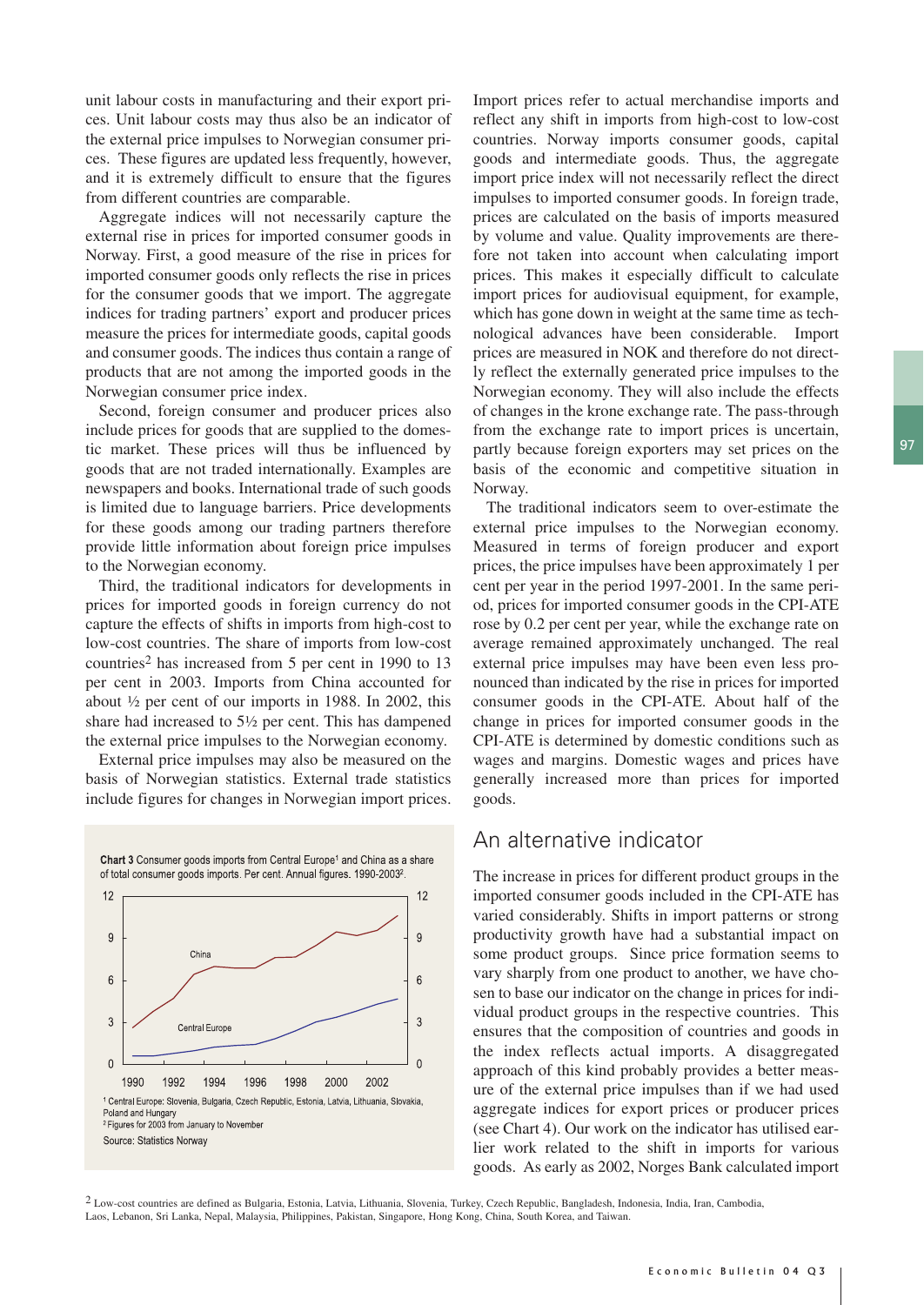Chart 4 Prices for imported consumer goods in the CPI, producer prices among 25 trading partners and a new index for international price impulses to consumer goods. 1991 Q1 = 100. 1991 Q1 - 2004 Q1



98

prices for clothing in order to explain the developments in clothing prices in Norway.3

The new indicator shows moderate external price impulses to Norwegian consumer goods through the first half of the 1990s, approximately on a par with that shown by traditional indicators for external price impulses (see Chart 5). This indicates that the shift towards low-cost countries was moderate and that the strong productivity growth for the production of some goods had not yet had a substantial impact on international prices. Prices for Norway's imported goods rose from 1995 to 1997. Strong economic growth probably provided considerable opportunities for foreign producers to increase prices in this period.

External price impulses, measured by the alternative indicator, eased in the period 1997 to 2001. In general, inflation was low among trading partners during this period, and the Asian crisis resulted in a decline in prices for a number of our imports. Developments were also influenced by an accelerating decline in prices for audiovisual equipment, reflecting strong productivity growth for the production of these goods. Clothing prices also fell as a result of increased imports from lowcost countries. This must be seen in connection with the dismantling of quota regulations and the reduction in tariff rates following the Uruguay Round in 1995. Compared with the US and the EU, Norway liberalised the trade of such goods relatively quickly. However, the decline in external price impulses moderated in 2001, reflecting higher oil prices and somewhat higher wage growth among trading partners. The shift in clothing imports towards low-cost countries was also modest in 2001. The global downturn led to a sharper fall in foreign prices from 2002. In addition, China's WTO membership from 2001 led to increased imports from China. Chart 5 External price impulses to consumer goods. Four-quarter rise. 1992 Q1-2004 Q1



## The alternative indicator

The indicator for external price impulses to imported consumer goods has been calculated as a weighted arithmetic average of the rise in prices for clothing, footwear, cars, audiovisual equipment, furniture and white goods, food and other goods (see equation 1 and 2).

- $(1)$   $P' = P^{t-1}(1 + \Delta P')$
- $(2) \quad \Delta P' = \Delta P'_{clothing} \alpha_{clothing} + \Delta P'_{footwear} \alpha_{footwear} + \Delta P'_{cars} \alpha_{cars} + \Delta P'_{audiovisua} \alpha_{audiovisua}$  $f + \Delta P_{F\&W}^t \alpha_{F\&W} + \Delta P_{food}^t \alpha_{food} + \Delta P_{other}^t \alpha_{other}$
- = Index for external price impulses to consumer prices at time *t*  $P<sup>t</sup>$
- $\Delta P_k^t$  = Rise in prices among trading partners in each of the *k* subgroups,  $k = 7$  (see column 1 in Table 1)
- $\alpha$ κ = Weight for subgroup *k* in the index (see column 2 in Table 1)

The sub-indices have been selected from approximately 20 product groups which are in the Norwegian consumer price index and may be purchased from abroad. Nevertheless, many of these products are for the most part manufactured in Norway. This is the case for beverages, tobacco products, books and newspapers. The weights of the seven sub-indices in the new indicator for external price impulses reflect the product groups' share of imported consumer goods in the CPI-ATE. In some cases, the weights have been adjusted in relation to the proportion of the product group that is imported (see Table 1). Nearly all cars, for example, are imported. The car index's weight in the indicator is therefore comparable to its weight in the CPI-ATE. However, some furniture consumption is covered by Norwegian produc-

<sup>3</sup> Høegh-Omdal and Wilhelmsen (2002)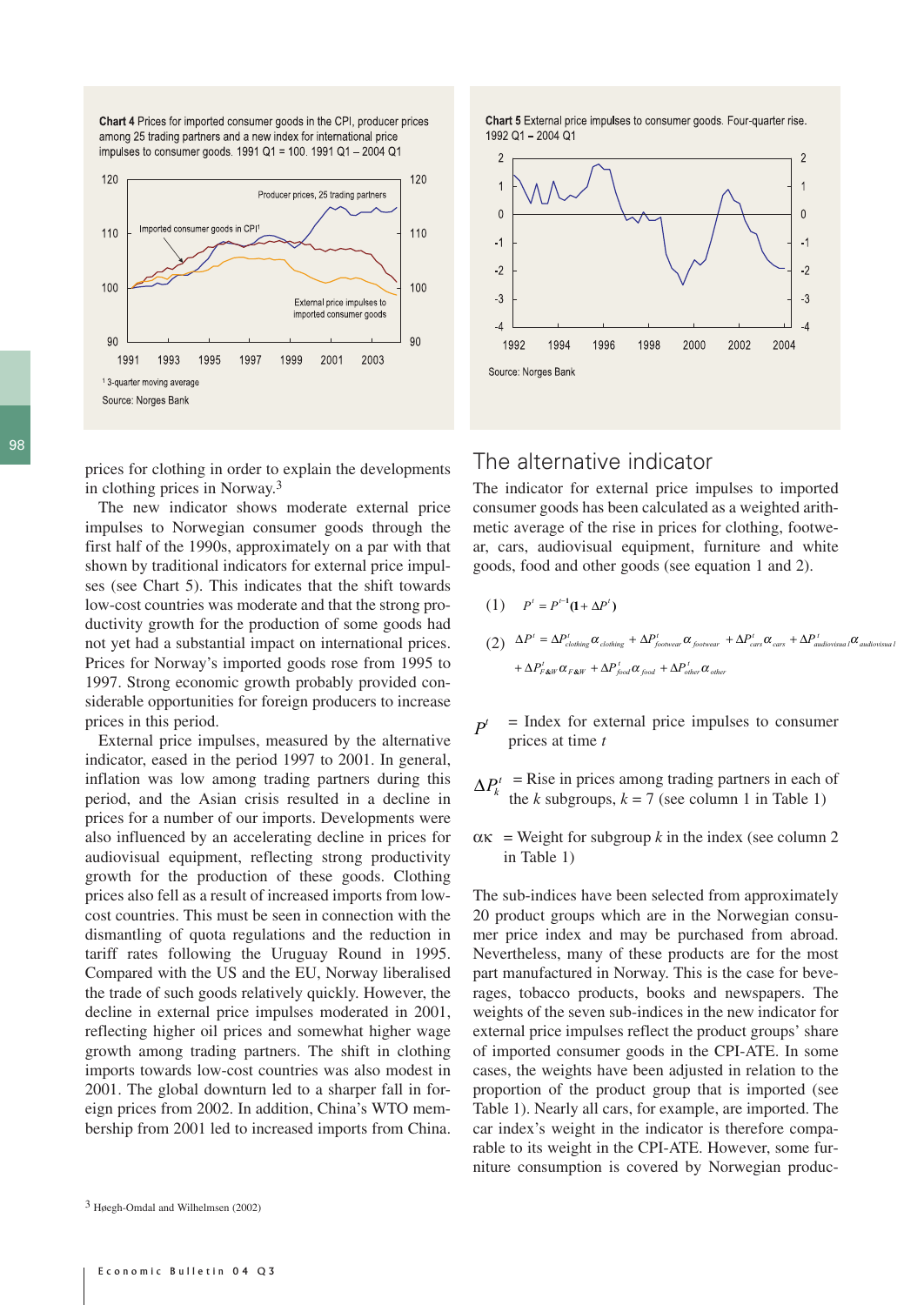tion. This product group's weight in the new indicator is therefore lower than its weight in the CPI-ATE. The weights are fixed and have been calculated on the basis of 2003 figures.

| <b>Table 1.</b> Weights in the indicator for external price impulses to<br>consumer prices (EPC) |                                 |      |  |  |  |  |
|--------------------------------------------------------------------------------------------------|---------------------------------|------|--|--|--|--|
|                                                                                                  | Weight in CPI-ATE Weight in EPC |      |  |  |  |  |
| Audiovisual equipment                                                                            | 3%                              | 11%  |  |  |  |  |
| Clothing                                                                                         | 6%                              | 21%  |  |  |  |  |
| Footwear                                                                                         | 1%                              | 4%   |  |  |  |  |
| Cars                                                                                             | 9%                              | 32%  |  |  |  |  |
| Food                                                                                             | 11%                             | 9%   |  |  |  |  |
| Furniture and white goods                                                                        | 3%                              | 7%   |  |  |  |  |
| Other goods                                                                                      |                                 | 16%  |  |  |  |  |
| Total                                                                                            | 33%                             | 100% |  |  |  |  |

Sources: Statistics Norway and Norges Bank

We need the following information about each product group in order to estimate international developments for each product group:

- how much we import from each country, i.e. import weights
- changes in producer prices among individual trading partners
- price level among trading partners

External trade statistics from Statistics Norway provide a good overview of the countries from which we import various products. Annual import weights for each product group are calculated on the basis of these statistics. Import patterns vary considerably from one product group to another. Cars, for example, are only imported from a handful of countries. Clothing and footwear, on the other hand, are imported from a range of countries. A number of these countries, China for example, are not normally defined as traditional trading partners.

Few countries publish *producer prices* broken down by sub-groups. It has only been possible to use producer prices in calculating the sub-indices for cars and food. We have used alternative price indices for the other product groups as an approximation of producer prices. The indices for audiovisual equipment and furniture and white goods are based on consumer prices for these goods in the countries from which we import the goods. Clothing and footwear are largely imported from lowcost countries with very limited price statistics. Overall consumer price inflation in these countries is therefore used as an approximation of producer prices. For "other goods", which includes a number of smaller product groups, we have set the rise in prices equal to the rise in export prices for goods among traditional trading partners.

*Price levels* vary considerably in the countries from

which we import goods. When the origin of a large portion of imports shifts from high-cost to low-cost countries, price developments will be affected by the difference in price levels among different trading partners. This price level effect is very small for many goods and may be disregarded. However, for some goods, the effect may be considerable. Therefore, the clothing and footwear index has explicitly taken price level effects into account. We assume that the variation in production prices for other product groups is limited, although price differences have probably also had an effect on audiovisual equipment.

A simple numerical example may show how differences in price levels among trading partners can affect external price impulses. In the case where we only import from two countries, the price level facing Norwegian importers is a weighted average of the price levels among the two trading partners (see equation 3). The change in the price level is designated as the external price impulse (see equation 4). Higher prices in both countries contribute in isolation to pushing up prices for Norway's imported goods. This is seen in the first two expressions on the right-hand side of the equation. In the case where imports shift from high-cost countries (country a) to low-cost countries (country b), the expression in the last term of the equation becomes negative.

3) 
$$
\overline{P}_{x,t} = P_{x,t}^a b_{x,t}^a + P_{x,t}^b (1 - b_{x,t}^a)
$$

4) 
$$
\Delta \overline{P}_{x,t+1} = b_{x,t}^a \Delta P_{x,t+1}^a + (1 - b_{x,t}^a) \Delta P_{x,t+1}^b + \Delta b_{x,t+1}^a (P_{x,t+1}^a - P_{x,t+1}^b)
$$

 $P_{x,t}$  = Price level for imports of product group *x* at time *t*

- $P_{x,t}^y$  = Price level for product group *x* in country *y* at time  $t, y \in (a, b)$
- $=$  Import share from country *y* for product group *x* at time *t*  $b_{x,t}^y$
- = Change from period *t* to *t*+1 ∆

Ideally, price levels should reflect the cost of producing goods in different countries, for example, the wage level adjusted for the productivity level. It is difficult, however, to find comparable statistics for wage and productivity levels in the countries of particular interest, such as China. Therefore, we have based our price level calculations on estimates of purchasing-power-adjusted GDP figures from the World Bank.

Chart 6 shows developments in price levels in the various subgroups. The series have been calculated back to 1991 and are quarterly. It appears that prices for Norwegian imports may generally be divided into two groups. In the one group comprising clothing and audiovisual equipment, prices have fallen substantially. In the other group, the rise in prices has been approximately on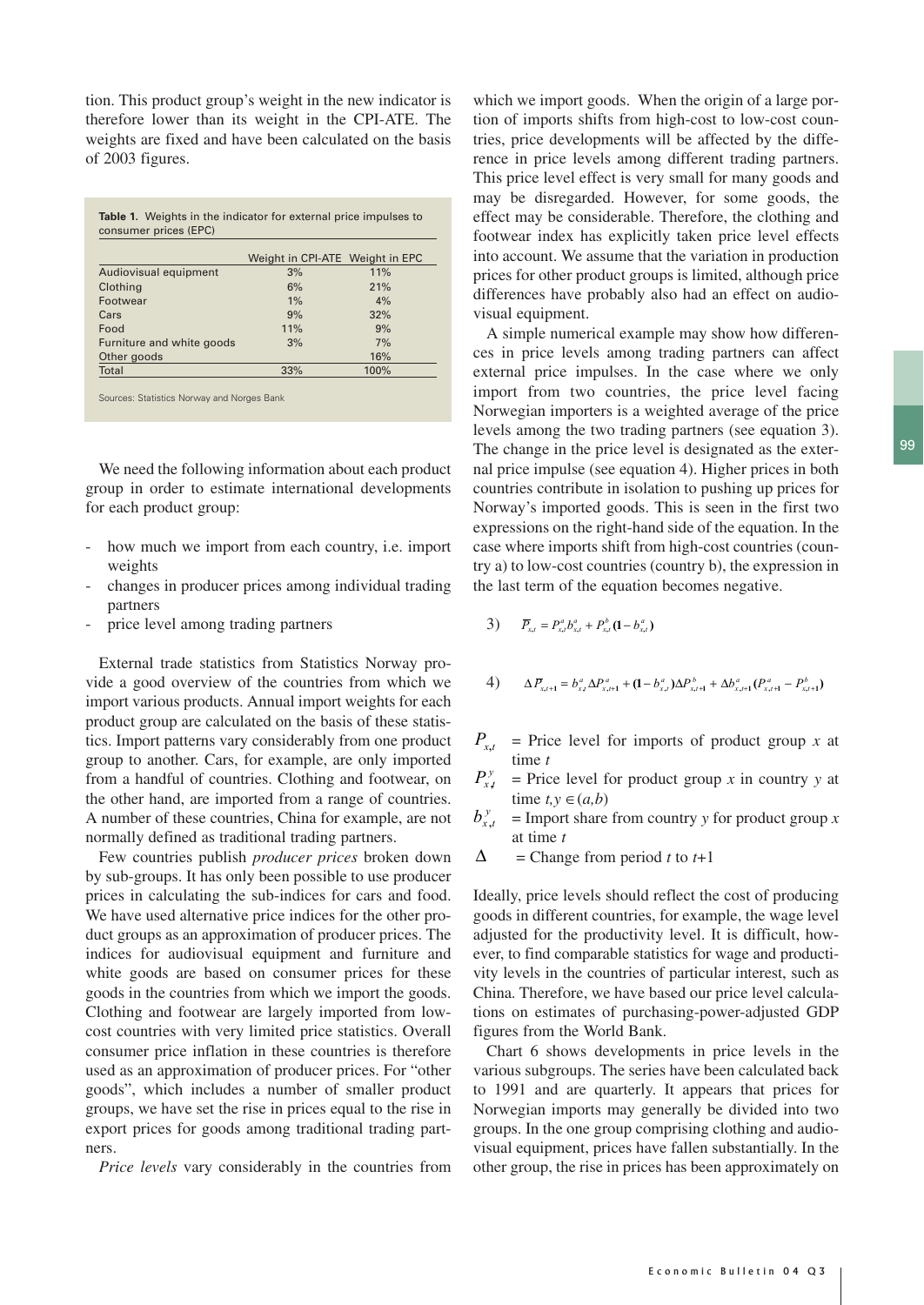

**Chart 6** Projected external price movements for some imported consumer goods. Measured in trading partners' currencies. Quarterly figures. 1991 Q1 = 100. 1991 Q1 - 2004 Q1

100 a par with growth in unit labour costs in manufacturing among our traditional trading partners.

> The usual measures for external price impulses develop over time in pace with unit labour costs in manufacturing among our traditional trading partners. Consequently, they do not capture the fall in prices for clothing and footwear that are a result of changes in trading patterns. Nor do the usual indices sufficiently reflect the fall in prices for audiovisual equipment.

#### Developments in the indices

The fall in prices for clothing in foreign currency is primarily due to the shift in trade from high-cost countries to low-cost countries. International trade agreements have contributed to reducing trade barriers for textiles etc.4 Norway was one of the first countries to remove quotas and reduce the general tariff rates on clothing. The last quotas were eliminated in 1998, while the average ordinary tariff rate has been reduced from about 20 per cent in 1994 to 12 per cent in 2004. The elimination of quota restrictions and reduced tariff rates have increased trade with countries outside the OECD area. About 18 per cent of clothing imports came from low-cost countries in 1991.5 The corresponding figure in 2003 was 62 per cent. Our calculations show that the price level of Chinese products is less than half the price for the products that they indirectly or directly replace (see Table 2). The shift towards imports from China and other low-cost countries in the last decade has on average reduced the rise in clothing prices by about 3 percentage points per year. However, prices are being pushed up by the rise in prices among some of our trading partners. On the whole, the calculations indicate that import costs for clothing, measured in foreign currency, have fallen on average by 2 per cent per year. For footwear, the shift has been more moderate and the price fall has therefore been less substantial.

| Norway             | 1.0              | Greece       | 0.6 |
|--------------------|------------------|--------------|-----|
| Denmark            | 1.0              | Portugal     | 0.6 |
| Sweden             | 1.0              | Korea        | 0.5 |
| <b>UK</b>          | Lithuania<br>0.9 |              | 0.4 |
| Finland            | 0.9              | Turkey       | 0.4 |
| France             | 0.9              | Poland       | 0.4 |
| Germany            | 0.9              | Estonia      | 0.3 |
| Hong Kong          | 0.9              | Hungary      | 0.3 |
| US                 | 0.9              | Thailand     | 0.3 |
| <b>Netherlands</b> | 0.8              | Indonesia    | 0.2 |
| Italy              | 0.8              | China        | 0.2 |
| Austria            | 0.8              | India<br>0.2 |     |
| Spain              | 0.7              | Romania      | 0.2 |

Sources: World Bank and Norges Bank

The fall in prices for clothing in the CPI-ATE corresponds largely to the calculated fall in prices among foreign producers of such goods (see Chart 7). Both curves show a relatively large shift in prices from 1995, reflecting, among other things, the signing of free-trade agreements with eastern European countries. Clothing prices in Norway have also been affected by reduced tariff rates and changes in the krone exchange rate.

Most countries experienced an accelerating fall in prices for audiovisual equipment in the 1990s. The costs of producing such goods have fallen substantially in the last decade. This may be due to the rapid spread of new production technology as well as strong international competition. Sweden and Germany are major exporters of electronic equipment. Therefore, consumer prices for audiovisual equipment in these countries are probably a good reflection of the costs of producing these goods (see Chart 8). In both countries, prices have been approximately halved in the last decade. Since 1995, prices



4 The importance of trade policy to developments in clothing imports is discussed in Melchior (1993).

5 Estonia, India, Indonesia, China, South Korea, Lithuania, Poland, Romania, Thailand, Turkey and Hungary.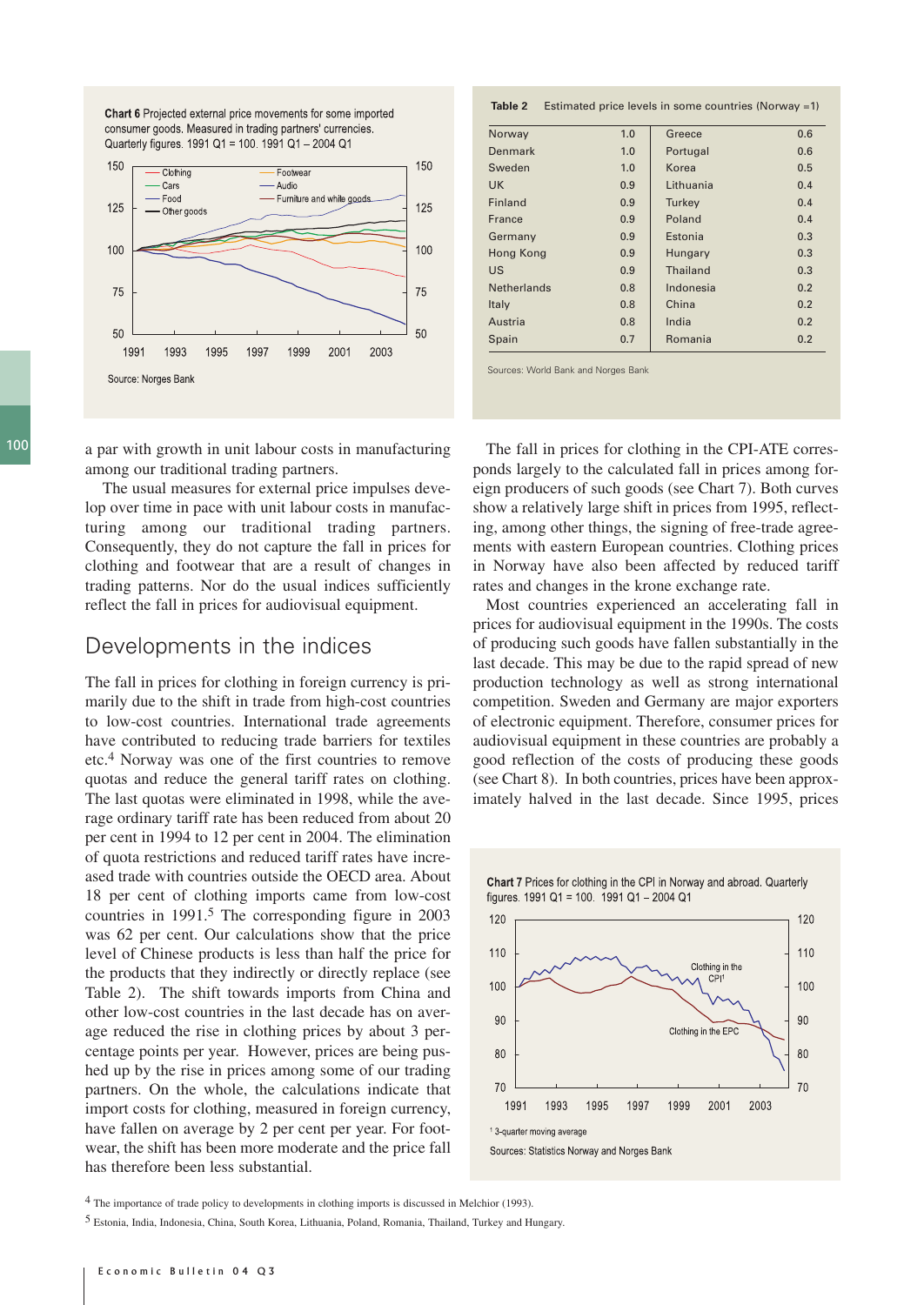|                          | <b>Weights</b>                                                                                                                                                                                                                                            | <b>Rise in prices</b>                                                                                                                                                                                                  |                                        | <b>Weights</b>                                                                                                                                                                                                                                                | <b>Rise in prices</b>                                  |
|--------------------------|-----------------------------------------------------------------------------------------------------------------------------------------------------------------------------------------------------------------------------------------------------------|------------------------------------------------------------------------------------------------------------------------------------------------------------------------------------------------------------------------|----------------------------------------|---------------------------------------------------------------------------------------------------------------------------------------------------------------------------------------------------------------------------------------------------------------|--------------------------------------------------------|
| Audiovisual<br>equipment | • Up to end-1994,<br>weights from 1994<br>are used.<br>Subsequently, the<br>weights are updat-<br>ed annually.<br>• 14 largest trading<br>partners. These<br>countries produce<br>about 70 per cent<br>of Norway's audio-<br>visual equipment<br>imports. | • CPI for audiovisual<br>equipment for all<br>countries except<br>Japan. An average<br>of prices for elec-<br>trical machinery<br>and leisure articles<br>is used as an<br>approximation for<br>Japan.                 | Food                                   | • An average of the<br>weights in 2002<br>and 2003 are used<br>for the entire peri-<br>od<br>• 12 largest trading<br>partners. These<br>countries produce<br>about 60 per cent<br>of Norway's food<br>imports.                                                | • Producer prices<br>for food                          |
| Clothing                 | • Annual weights.<br>• 25 largest trading<br>partners. These<br>countries produce<br>about 90 per cent<br>of Norway's cloth-<br>ing imports.                                                                                                              | • The overall CPI is<br>used as an<br>approximation of<br>producer prices<br>for clothing<br>• The effects of the<br>shift in trade are<br>calculated on the<br>basis of price lev-<br>els in individual<br>countries. | <b>Furniture</b><br>and white<br>goods | • Up to end-1994,<br>weights from 1994<br>are used.<br>Subsequently, the<br>weights are updat-<br>ed annually.<br>• 14 largest trading<br>partners. These<br>countries produce<br>about 80 per cent<br>of Norway's furni-<br>ture and white<br>goods imports. | • CPI for furniture<br>and white goods                 |
| Footwear                 | • Annual weights.<br>• 25 largest trading<br>partners. These<br>countries produce<br>about 90 per cent<br>of Norway's<br>footwear imports.                                                                                                                | • The overall CPI is<br>used as an approxi-<br>mation of producer<br>prices for footwear.<br>• The effects of the<br>shift in trade are<br>calculated on the<br>basis of price levels<br>in individual coun-<br>tries. | Other<br>goods                         | • Weight reflects<br>Norwegian<br>imports of all<br>goods. 2003<br>weights are used<br>for the entire peri-<br>od.<br>• Our 18 largest tra-<br>ditional trading<br>partners                                                                                   | • Rise in export<br>prices 3-quarter<br>moving average |
| Cars                     | • Up to end-1994,<br>weights from 1994<br>are used.<br>Subsequently, the<br>weights are updat-<br>ed annually.<br>• 8 largest trading<br>partners. These<br>countries produce<br>about 80 per cent<br>of Norway's car<br>imports.                         | • Producer prices for<br>cars                                                                                                                                                                                          |                                        |                                                                                                                                                                                                                                                               |                                                        |

have fallen nearly 5 per cent annually. This is roughly in line with developments in Norway.

Car production depends on large investments in localised production facilities and high costs in connection with research and development. The car market is therefore characterised by a number of large players that have concentrated their production in a relatively limited number of countries. Because of the monopolistic com-

petition in the car market, manufacturers have generally been able to pass on higher production costs to the consumer in the form of higher retail prices. Therefore, car prices largely follow growth in unit labour costs in the industry. The index rose steadily through the first half of the 1990s. After the Asian crisis, prices fell but have subsequently picked up somewhat.